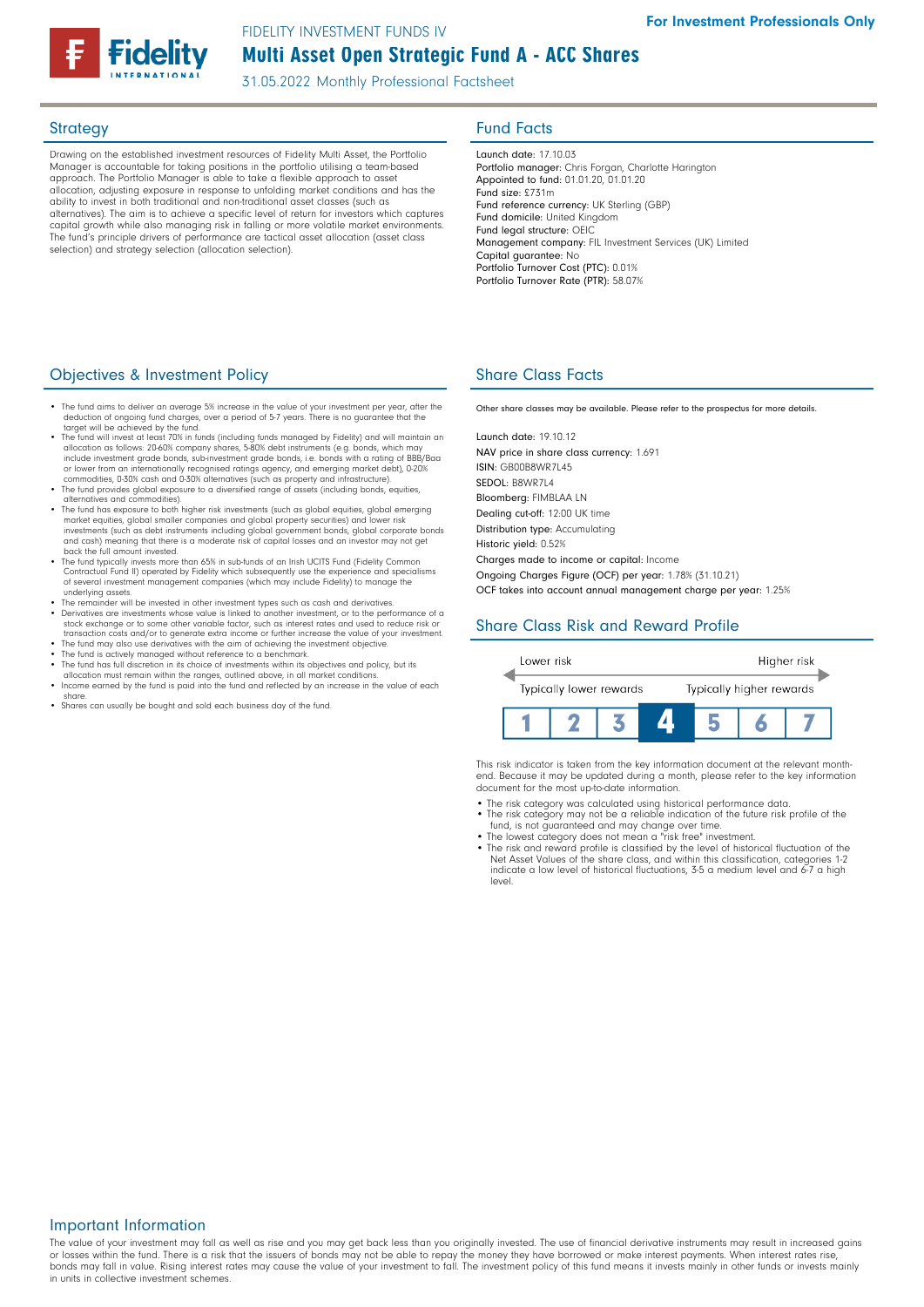FIDELITY INVESTMENT FUNDS IV

Multi Asset Open Strategic Fund A - ACC Shares

31.05.2022 Monthly Professional Factsheet

Past performance is not a reliable indicator of future results. The fund's returns can be affected by fluctuations in currency exchange rates.

#### Performance Comparator(s)

Comparative index IA Mixed Investment 20-60% shares

The fund has no formal benchmark.

The comparative index (the relevant Investment Association peer group) is shown for comparative purposes only.

## Cumulative performance in GBP (rebased to 100) Performance for 12 month periods in GBP (%)





Performance is shown for the last five years (or since launch for funds launched within that period).

#### Performance for calendar years in GBP (%)



### Volatility & Risk (3 years)

| Annualised Volatility: fund (%) | 8.69 | <b>Annualised Alpha</b>       | 1.29 |
|---------------------------------|------|-------------------------------|------|
| <b>Relative Volatility</b>      | 0.95 | Beta                          | 0.93 |
| Sharpe Ratio: fund              | 0.46 | Annualised Tracking Error (%) | 2.05 |
| Sharpe Ratio: index             | 0.32 | Information Ratio             | 0.54 |
|                                 |      | R <sup>2</sup>                | 0.95 |

Calculated using month-end data points. Definitions of these terms can be found in the Glossary section of this factsheet.

## Performance to 31.05.22 in GBP (%)

|                         |                          |        |            |        |      |      | Since     |
|-------------------------|--------------------------|--------|------------|--------|------|------|-----------|
|                         | 1m                       | 3m     | <b>YTD</b> | 1vr    | 3yr  | 5yr  | 19.10.12* |
| Fund cumulative growth  | 0.0                      | $-0.8$ | $-3.4$     | $-0.8$ | 13.4 | 16.5 | 55.9      |
| Index cumulative growth | $-0.5$                   | $-0.9$ | $-5.6$     | $-2.6$ | 9.9  | 12.8 | 52.4      |
| Fund annualised growth  | $\sim$                   | $\sim$ | $-$        | $-0.8$ | 4.3  | 3.1  | 4.7       |
| Index annualised growth | $\overline{\phantom{a}}$ | $\sim$ | $\sim$     | $-2.6$ | 3.2  | 2.4  | 4.5       |

Source of fund performance and volatility and risk measures is Fidelity. Performance is excluding initial charge. Basis: bid-bid with income reinvested, in GBP, net of fees. \*Performance commencement date.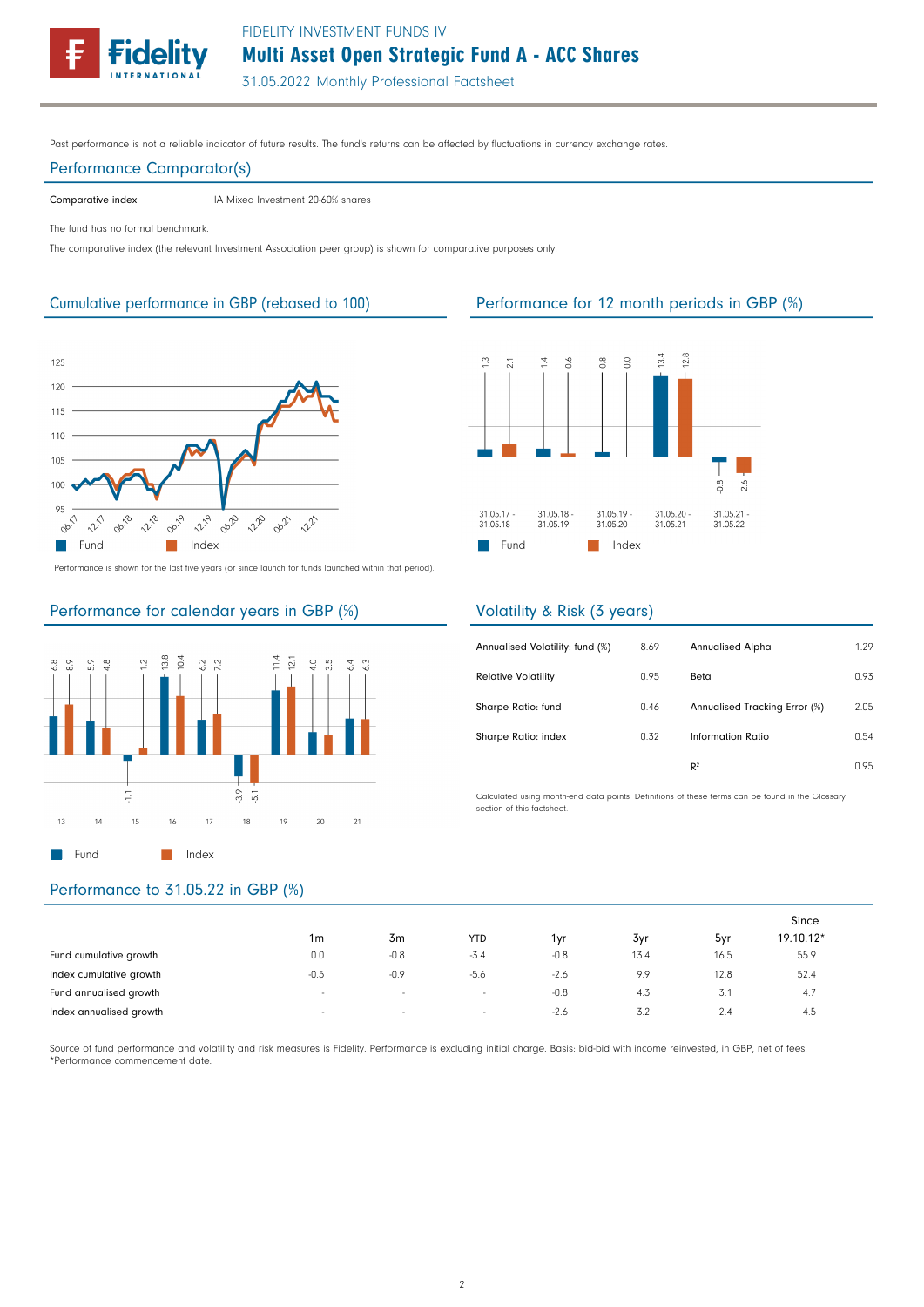

31.05.2022 Monthly Professional Factsheet

#### Introduction

This factsheet contains information about the composition of the fund at a particular point in time. It aims to help you understand how the fund manager is positioned to achieve the fund's objectives.

The asset class breakdown displays the totals for funds, as well as other investments (which could include derivatives), in each category. Where derivatives are held, their contribution to the total is included on an exposure basis – ie an amount equivalent to the value that would have been invested in a fund to produce an equivalent holding. Where derivatives are used they may cause fund totals to exceed 100% (although very minor differences could be attributable to rounding).

The Top Allocations table shows the manager's choice of individual funds and other investments (including derivatives and cash held as a strategic investment). Derivatives are shown on an exposure basis.



| Growth Assets              | 42 N |
|----------------------------|------|
| <b>Hedging Assets</b>      | 346  |
| <b>Diversifying Assets</b> | 187  |
| Cash and Other Strategies  | 82   |
| Uninvested Cash & Other    |      |
|                            |      |

#### Breakdown by Asset Class (% TNA) Breakdown within Asset Class (% TNA)

| Asset Class               | Sub-Asset Class                 | % TNA |
|---------------------------|---------------------------------|-------|
| Growth Assets             |                                 | 42.0  |
|                           | <b>UK Equities</b>              | 15.1  |
|                           | North American Equities         | 9.5   |
|                           | <b>European Equities</b>        | 4.8   |
|                           | Pacific ex Japan Equities       | 3.7   |
|                           | Global Equities                 | 3.2   |
|                           | <b>Emerging Market Equities</b> | 3.2   |
|                           | Japan Equities                  | 2.6   |
| <b>Hedging Assets</b>     |                                 | 34.6  |
|                           | Global Aggregate Bonds          | 21.6  |
|                           | <b>US Government Bonds</b>      | 7.8   |
|                           | Gold                            | 4.4   |
|                           | Volatility                      | 0.8   |
| Diversifying Assets       |                                 | 18.7  |
|                           | Sub IG Bonds                    | 8.8   |
|                           | Absolute Return Government Bond | 5.0   |
|                           | <b>Alternatives</b>             | 3.7   |
|                           | Macro Absolute Return           | 1.2   |
|                           | Subordinated Debt               | 0.0   |
|                           | Multi-Strategy                  | 0.0   |
| Cash and Other Strategies |                                 | 8.2   |
|                           | Cash & Other Assets             | 8.2   |
| Uninvested Cash & Other   |                                 | 0.0   |
| Total                     |                                 | 103.7 |

### Top Allocations (% TNA)

| Allocation                                                                               | Sub-Asset Class            | % TNA |
|------------------------------------------------------------------------------------------|----------------------------|-------|
| Fidelity Global Aggregate Bond Fund I-ACC-<br>GBP                                        | Global Aggregate Bonds     | 18.8  |
| Fidelity UK Equity Fund I-ACC-GBP                                                        | UK Equities                | 15.1  |
| The Sterling Fund Class C Accumulating<br>Shares                                         | Cash & Other Assets        | 8.2   |
| US 10YR NOTE FUT (CBT)SEP22 TYU2                                                         | <b>US Government Bonds</b> | 78    |
| Fidelity Europe ex-UK Equity Fund I-ACC-Euro                                             | European Equities          | 7.3   |
| Fidelity Global Sub-IG Fixed Income Fund I-<br>ACC-GBP                                   | Sub IG Bonds               | 7.2   |
| Fidelity North America Equity Fund I-ACC-<br><b>USD</b>                                  | North American Equities    | 5.9   |
| Brevan Howard Absolute Return Government Absolute Return Government<br>Bond Fund A1M GBP | <b>Bond</b>                | 5.0   |
| AMUNDI PHYSICAL GOLD ETC                                                                 | Gold                       | 3.9   |
| Fidelity Alternative Listed Equity Fund I-ACC-<br>GBP                                    | Alternatives               | 3.7   |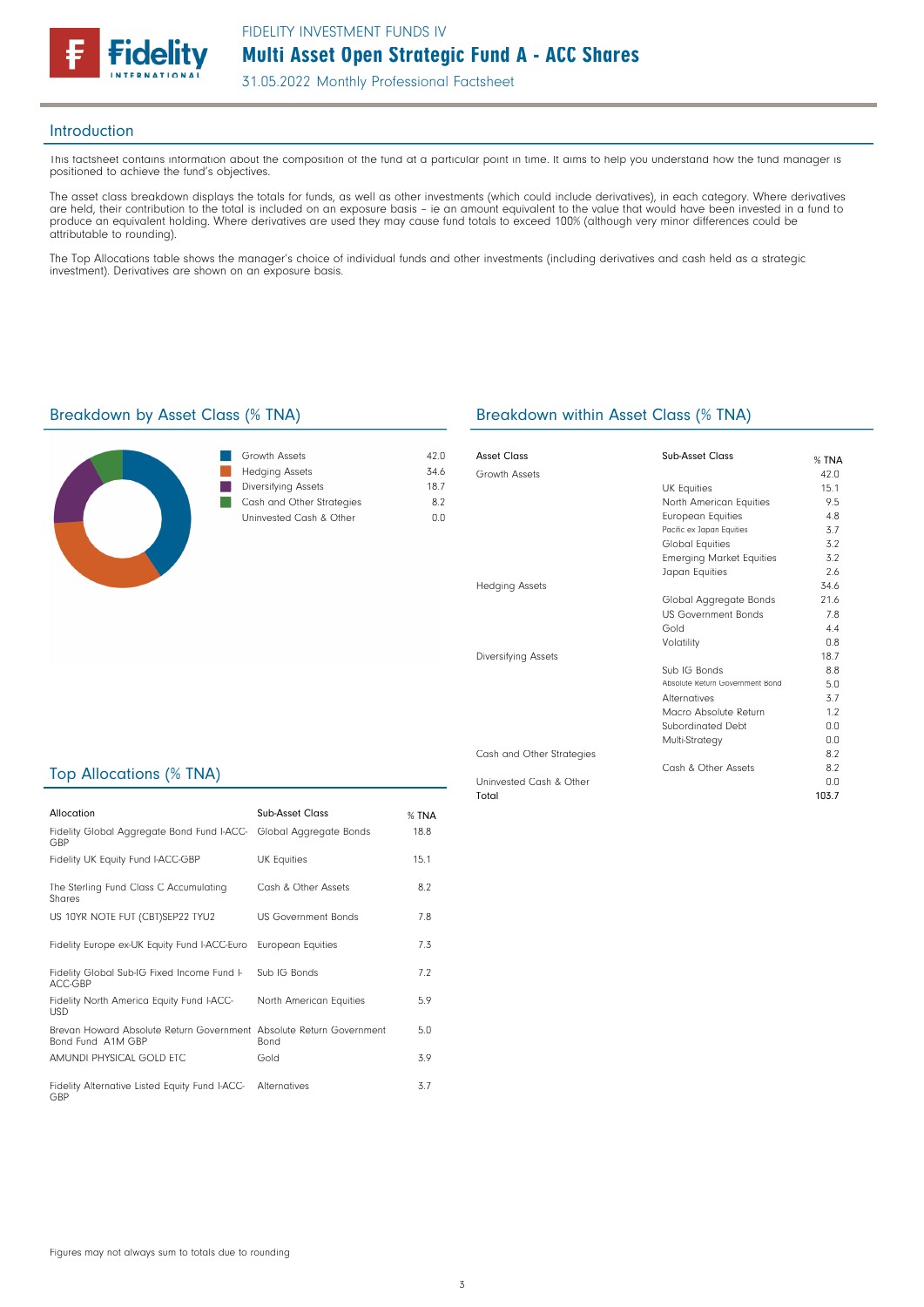

31.05.2022 Monthly Professional Factsheet

#### **Attribution**

Performance attribution is produced in the currency shown below. For funds with multiple share classes, the attribution return reflects the aggregate performance across all the share classes. It may therefore deviate from the published return for a particular share class. When using the analysis for hedged share classes, please consider that the attribution is shown before the impact of hedging.

The contributions shown in the table are before the impact of charges. If charges are applied, their effect is captured in the "Other" category in the table and will also be reflected in the fund return.

| Currency of attribution | UK Sterling (GBP) |
|-------------------------|-------------------|
| One month return $(\%)$ | $-0.01$           |

### Contribution Summary (%)

RANKED BY ABSOLUTE PERFORMANCE CONTRIBUTION

| Sub-Asset Class                 | Performance<br>Contribution |
|---------------------------------|-----------------------------|
| European Equities               | 0.06                        |
| Pacific ex Japan Equities       | 0.05                        |
| Cash & Other Assets             | 0.05                        |
| <b>UK Equities</b>              | 0.04                        |
| Macro Absolute Return           | 0.04                        |
| <b>US Government Bonds</b>      | 0.04                        |
| <b>Emerging Market Equities</b> | 0.03                        |
| Absolute Return Government Bond | 0.02                        |
| Japan Equities                  | 0.02                        |
| North American Equities         | 0.01                        |
| Volatility                      | 0.00                        |
| Chinese Government Bonds        | 0.00                        |
| Multi-Strategy                  | 0.00                        |
| Subordinated Debt               | 0.00                        |
| <b>Global Equities</b>          | $-0.03$                     |
| <b>Alternatives</b>             | $-0.03$                     |
| Global Aggregate Bonds          | $-0.04$                     |
| Sub IG Bonds                    | $-0.12$                     |
| Gold                            | $-0.12$                     |
| Uninvested Cash and Other       | $-0.04$                     |
| Total                           | $-0.01$                     |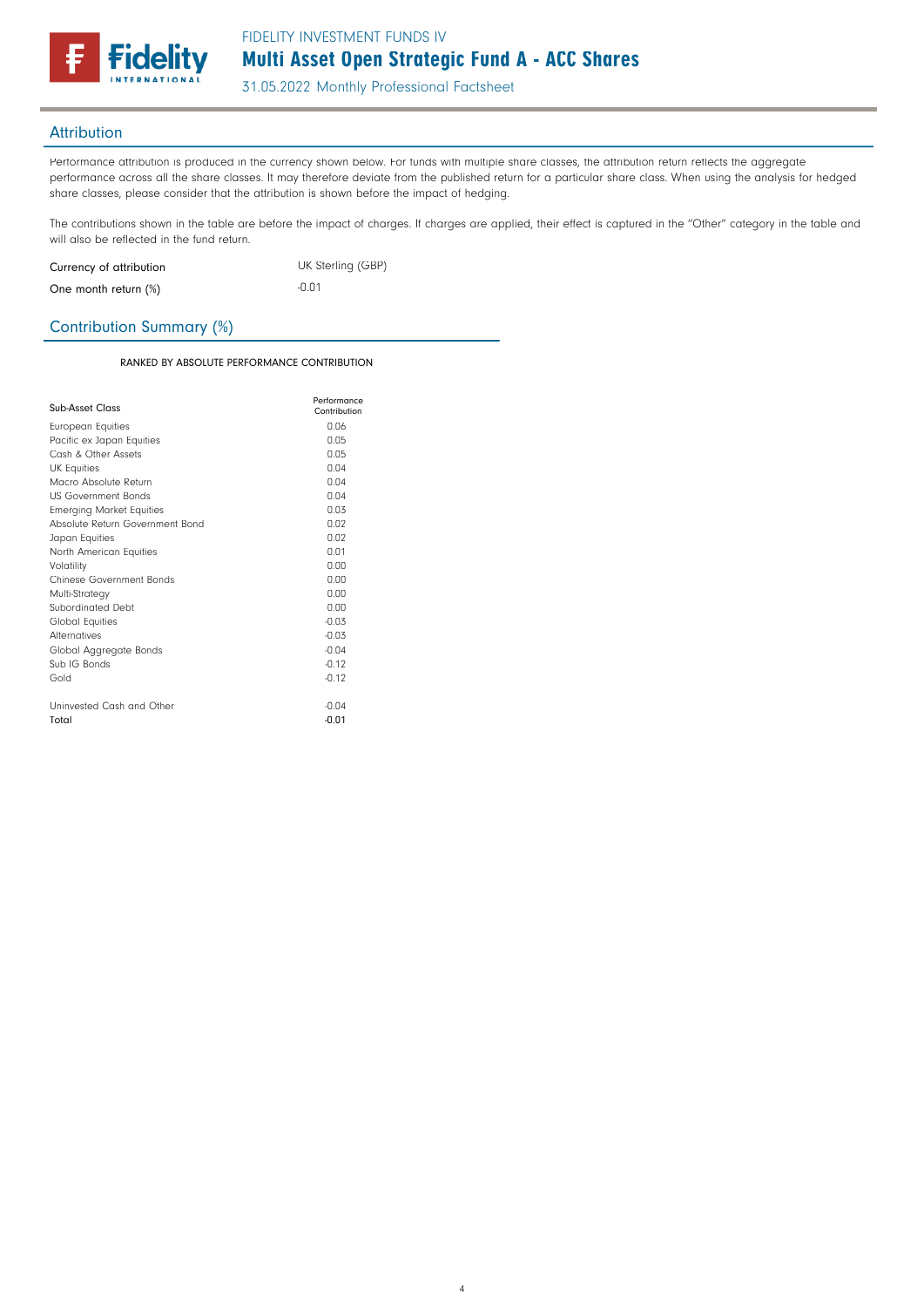# Multi Asset Open Strategic Fund A - ACC Shares

31.05.2022 Monthly Professional Factsheet

#### Glossary / additional notes

**Fidelity** 

#### Volatility & Risk

**Annualised volatility:** a measure of how variable returns for a fund or comparative market index have been around their historical average (also known as "standard deviation"). Two funds may<br>produce the same return over a calculation is the standard deviation of 36 monthly returns presented as an annualised number. Volatility for funds and indices are calculated independently of each other.

**Relative volatility:** a ratio calculated by comparing the annualised volatility of a fund to the annualised volatility of a comparative market index. A value greater than 1 indicates the fund has been<br>more volatile than t measure of 0.8 would mean the fund has been 20% less volatile than the index.

**Sharpe ratio:** a measure of a fund's risk-adjusted performance, taking into account the return on a risk-free investment. The ratio allows an investor to assess whether the fund is generating adequate the fund is generati

**Annualised alpha:** the difference between a fund's expected return (based on its beta) and the fund's actual return. A fund with a positive alpha has delivered more return than would be expected given its beto

**Beta:** a measure of a fund's sensitivity to market movements (as represented by a market index). The beta of the market is 1.00 by definition. A beta of 1.10 shows that the fund could be expected to<br>perform 10% better tha

**Annualised tracking error:** a measure showing how closely a fund follows the index to which it is being compared. It is the standard deviation of the fund's excess returns. The higher the fund's<br>tracking error, the higher

**Information ratio:** a measure of a fund's effectiveness in generating excess return for the level of risk taken. An information ratio of 0.5 shows the fund has delivered an annualised excess return<br>equivalent to half the

R": a measure representing the degree to which a fund's return can be explained by the returns of a comparative market index. A value of 1 signifies the fund and index are perfectly correlated. A<br>measure of 0.5 means only correlation between fund and index).

#### **Ongoing charges**<br>The ongoing charge

The ongoing charges figure represents the charges taken from the fund over a year. It is calculated at the fund's financial year end and may vary from year to year. For classes of funds with fixed<br>ongoing charges, this may

The types of charges included in the ongoing charges figure are management fees, administration fees, custodian and depositary fees and transaction charges, shareholder reporting costs,<br>regulatory registration fees, Direct

undertaking. For more information about charges (including details of the fund's financial year end), please consult the charges section in the most recent Prospectus.

#### Historic yield

The historic yield for a fund is based on its dividends declared over the preceding 12 months. It is calculated by summing the dividend rates declared in that period, divided by the price as at the<br>date of publication. Dec

#### Sector/industry classification

**GICS:** The Global Industry Classification Standard is a taxonomy mainly used across MSCI and S&P indices in which each company is assigned by its principal business activity to one of 11 sectors, 24<br>industry groups, 69 in

**ICB:** The Industry Classification Benchmark is a taxonomy mainly used across FTSE Russell indices in which each company is assigned by its principal business activity to one of 11 industries, 20<br>supersectors, 45 sectors a

**TOPIX:** Tokyo stock Price Index, commonly known as TOPIX, is a stock market index for the Tokyo Stock Exchange (TSE) in Japan, tracking all domestic companies of the exchange's First Section. It is<br>calculated and publishe

**IPD** means the Investment Property Databank who are a provider of performance analysis and benchmarking services for investors in real estate. IPD UK Pooled Property Funds Index - All Balanced<br>Funds is a component of the

#### Independent Assessment

**Scope Fund Rating:** The rating measures how well a fund has balanced risk and reward relative to its peers. The rating is based solely on performance for funds with a five year track record. Funds<br>with a shorter history a and  $F =$  poor.

**Morningstar Star Rating for Funds:** The rating measures how well a fund has balanced risk and reward relative to its peers. Star ratings are strictly based on past performance and Morningstar<br>suggests investors use them t

**Primary share class:** is identified by Morningstar when the analysis calls tor only one share class per fund to be in the peer group. It is the share class Morningstar recommends as the best proxy for<br>the portfolio for th

Portfolio Turnover Rate (PTR) and Portfolio Turnover Cost (PTC), where shown: SRDII does not define a methodology for these values; ours is as follows: PTR = (purchases of securities + sales of<br>securities) minus (subscript minus implicit costs.